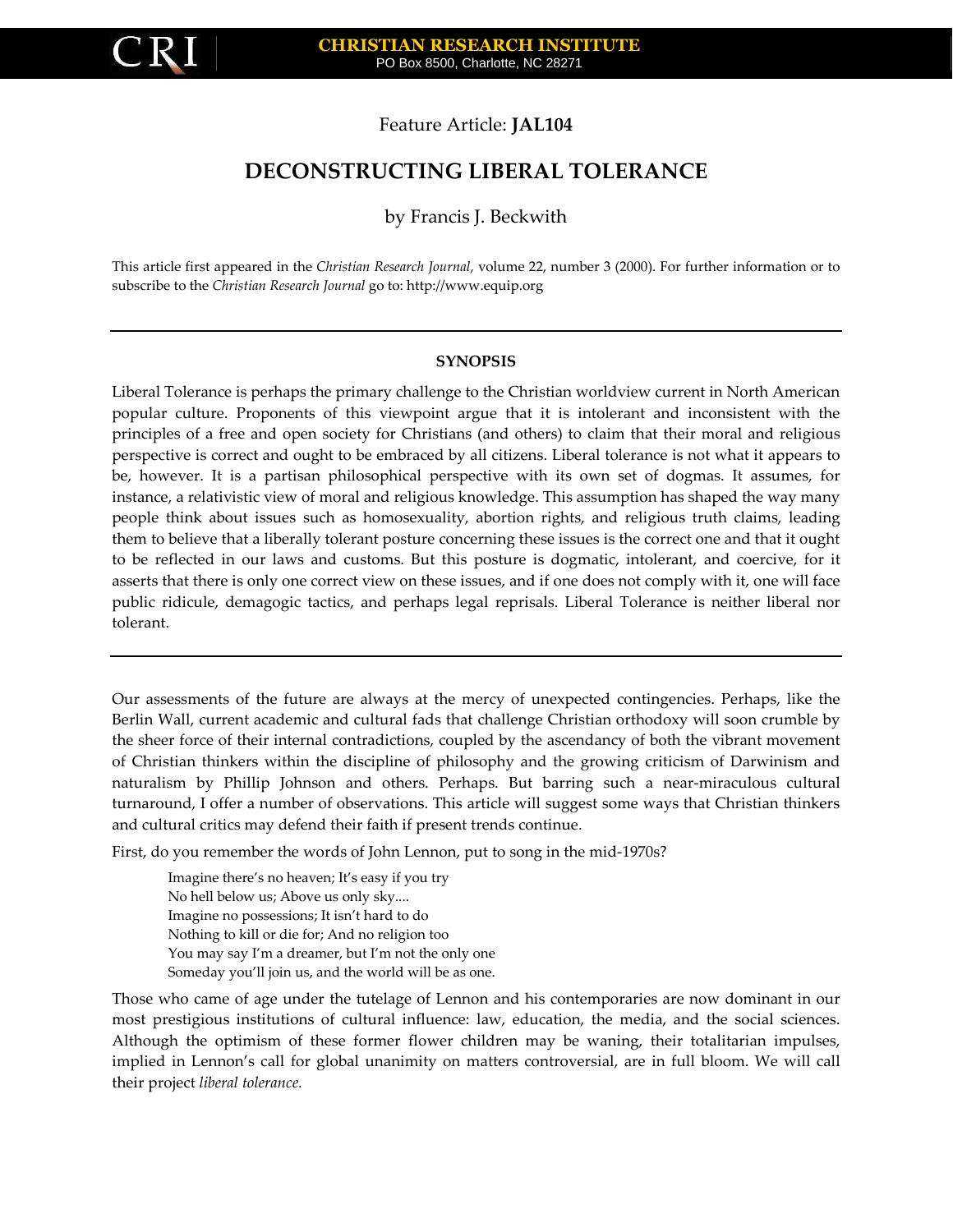#### **RELATIVISM: THE GROUND OF LIBERAL TOLERANCE**

Liberal tolerance is grounded in *relativism*, the view that no one point of view on moral and religious knowledge is objectively correct for every person in every time and place. This notion, as understood and embraced in popular culture, feeds on the fact of *pluralism*, the reality of a plurality of different and contrary opinions on religious and moral matters. Against this backdrop, many in our culture conclude that one cannot say that one's view on religious and moral matters is better than anyone else's view. They assert that it is a mistake to claim that one's religious beliefs are exclusively correct and that believers in other faiths, no matter how sincere or devoted, hold false beliefs. Thus, *religious inclusivism* is the correct position to hold.

Relativism, pluralism, and religious inclusivism are the planks in a creed that does not tolerate any rivals. Its high-minded commitment to "openness" prohibits the possibility that anything is absolutely good, true, and beautiful. This was the central thesis of Alan Bloom's 1987 best seller, *The Closing of the American Mind*. Bloom writes: "The relativity of truth [for college students in American culture] is not a theoretical insight but a moral postulate, the condition of a free society, or so they see it.... The point is not to correct the mistakes and really be right; rather it is not to think you are right at all. The students, of course, cannot defend their opinion. It is something with which they have been indoctrinated...."<sup>1</sup>

According to Bloom, by dogmatically maintaining there is no truth, people who are relativists have become close-minded to the possibility of knowing the truth, if in fact it does exist. To understand what Bloom means, consider the following dialogue (based loosely on a real-life exchange) between a high school teacher and her student, Elizabeth:<sup>2</sup>

| Teacher:   | Welcome, students. Since this is the first day of class, I want to lay down some<br>ground rules. First, since no one has the truth, you should be open-minded to the |
|------------|-----------------------------------------------------------------------------------------------------------------------------------------------------------------------|
|            | opinions of your fellow students. SecondElizabeth, do you have a question?                                                                                            |
| Elizabeth: | Yes, I do. If nobody has the truth, isn't that a good reason for me not to listen to my                                                                               |
|            | fellow students? After all, if nobody has the truth, why should I waste my time                                                                                       |
|            | listening to other people and their opinions. What would be the point? Only if                                                                                        |
|            | somebody has the truth does it make sense to be open-minded. Don't you agree?                                                                                         |
| Teacher:   | No, I don't. Are you claiming to know the truth? Isn't that a bit arrogant and                                                                                        |
|            | dogmatic?                                                                                                                                                             |
| Elizabeth: | Not at all. Rather, I think it's dogmatic, as well as arrogant, to assert that there is                                                                               |
|            | not one person on earth who knows the truth. After all, have you met every                                                                                            |
|            | person in the world and quizzed them exhaustively? If not, how can you make                                                                                           |
|            | such a claim? Also, I believe it is actually the opposite of arrogance to say that I                                                                                  |
|            | will alter my opinions to fit the truth whenever and wherever I find it. And if I                                                                                     |
|            | happen to think that I have good reason to believe I do know the truth and                                                                                            |
|            | would like to share it with you, why won't you listen to me? Why would you                                                                                            |
|            | automatically discredit my opinion before it is even uttered? I thought we were                                                                                       |
|            | supposed to listen to everyone's opinion.                                                                                                                             |
| Teacher:   | This should prove to be an interesting semester.                                                                                                                      |
|            | Another student: (blurts out): Ain't that the truth. (the students laugh)                                                                                             |

The proponent of liberal tolerance, it turns out, is not the celebrant of diversity he portrays himself to be. Perhaps another example, one from popular culture, will be instructive. In 1997, in her acceptance speech for an Emmy for cowriting the "coming out" episode of *Ellen*, Ellen DeGeneres said, "I accept this on behalf of all people, and the teen-agers out there especially, who think there is something wrong with them because they are gay. There's nothing wrong with you. Don't ever let anybody make you feel ashamed of who you are."

There are many who, after hearing or reading Ellen's speech, applauded her for her liberal sensibilities, concluding that the actress is an open and tolerant person who is merely interested in helping young people better understand their own sexuality. If you think this way, you are mistaken. Ellen's speech is an example of what I call "passive-aggressive tyranny." The trick is to sound "passive" and accepting of "diversity" while at the same time putting forth an aggressively partisan agenda and implying that those who disagree are not only stupid but also harmful. In order to understand this point, imagine if a

2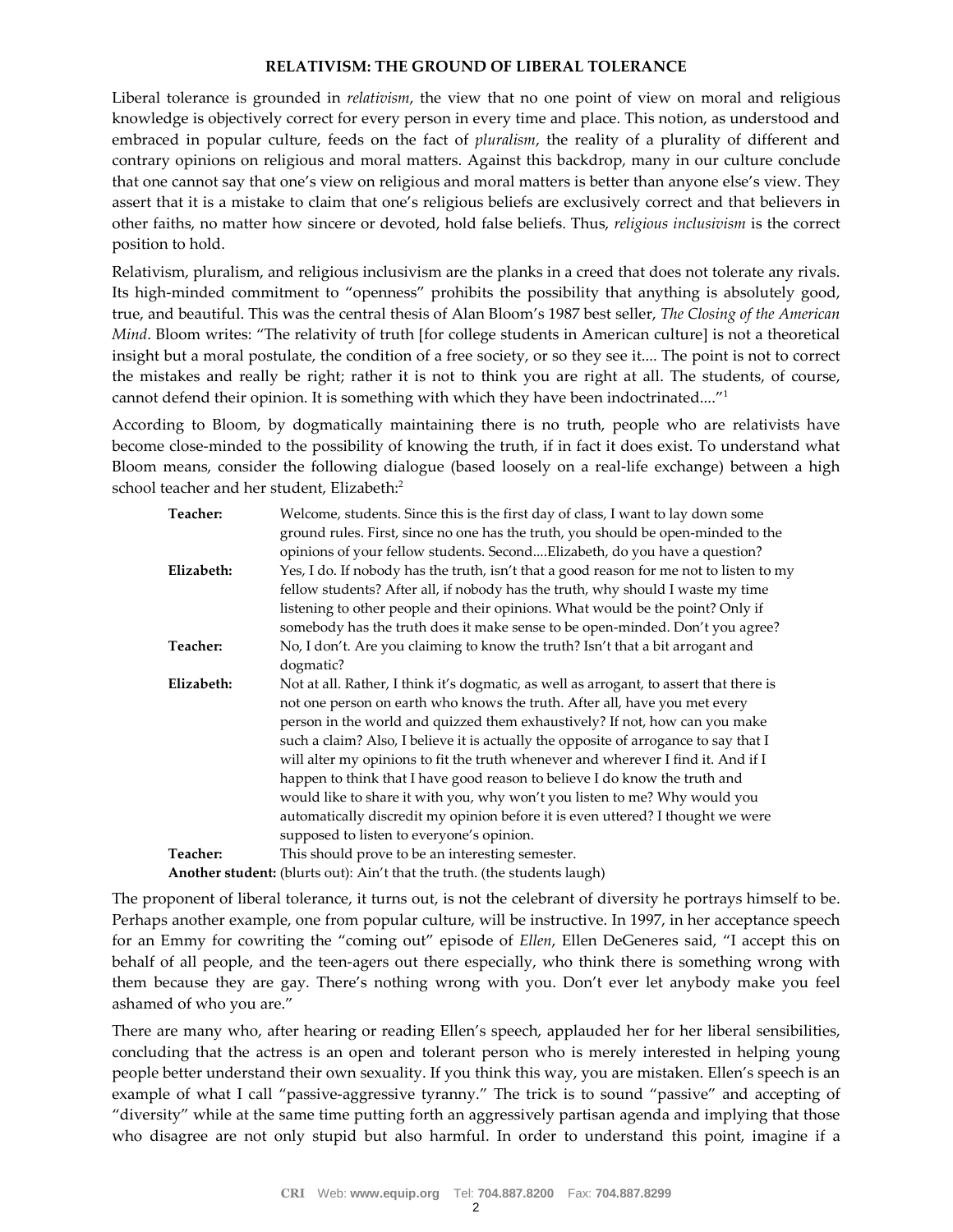conservative Christian Emmy-award winner had said, "I accept this on behalf of all people, and the teenagers out there especially, who think there is something wrong with them because they believe that human beings are made for a purpose and that purpose includes the building of community with its foundation being heterosexual monogamy. There's nothing wrong with you. Don't ever let anybody, especially television script writers, make you feel ashamed because of what you believe is true about reality." Clearly this would imply that those who affirm liberal views on sexuality are wrong. An award winner who made this speech would be denounced as narrow, bigoted, and intolerant. That person could expect never again to work in Hollywood.

Ironically, Ellen's Emmy speech does the same to those with whom she disagrees. By encouraging people to believe there is nothing wrong with their homosexuality, she is saying there is something wrong with those (i.e., Christians and other social conservatives) who don't agree with this prescription. This condemnation is evident in the script of the show for which Ellen won an Emmy. In that famous "coming out" episode, the writers presumed that one is either bigoted or ignorant if one thinks Ellen's homosexuality is deviant and that such a one is incapable of having a thoughtful, carefully wrought case against homosexuality. Such hubris is astounding. It presumes not only that Ellen's detractors are wrong but also that they are stupid, irrational, and evil and should not even be allowed to make their case. They are, in a word, diseased, suffering from that made-up ailment, "homophobia."

What a strange way to attack one's opponents! After all, whether one fears homosexuals is irrelevant to the question of whether homosexual practice is natural, healthy, and moral. No one would say that the arguments of an antiwar protestor should not be taken seriously on the grounds that he is "hemophobic," that is, fearful of bloodshed. Moreover, if one is homophobic (assuming there is such a thing), that is, suffering from a phobia as one would suffer from claustrophobia, then the homophobe cannot help himself and is therefore suffering from a mental disorder, perhaps one that is the result of his genes. Consequently, calling someone homophobic is tantamount to making fun of the handicapped, unless of course the accuser is himself homophobic.

Ms. DeGeneres has every right to think those who don't agree with her judgments on human sexuality are wrong. The problem is that she and her more cerebral and sophisticated colleagues present their judgments as if they were not judgments. They believe their views to be in some sense "neutral." From their perspective they are merely letting people live any way they choose. But this is not neutral at all. It presupposes a particular and controversial view of human nature, human community, and human happiness. It assumes that only three elements, if present, make a sexual practice morally permissible: adult consent, one's desire, and the lack of intrusion into another person's lifestyle orientation (i.e., "it doesn't hurt anybody").

This, of course, is not obvious. For example, an adult male who receives gratification as a result of pedophile fantasies while secretly viewing his neighbor's young children, though he never acts on his fantasies and nobody ever finds out, is acting consistently with these three elements. Nevertheless, it seems counterintuitive to say what he is doing is on par with heterosexual monogamy and ought to be treated as such. By what principle can the Ellenites exclude this gentleman from the "tolerance" they accord more chic sexual orientations? At the end of the day, Ellen's viewpoint is one that affirms what its proponents believe is good, true, and beautiful, while implying that those who dispute this viewpoint are incorrect. Ellen is as intolerant and narrow as her detractors.

In the words of Lieutenant Columbo, the proponent of liberal tolerance is pulling a fast one. She eschews reason, objective morality, and exclusivity, while at the same time proposing that liberal tolerance is the most high-minded, righteous, and philosophically correct perspective that any reflective person with a university education can possibly embrace. Even the most sophisticated defenders of this viewpoint, whether intentionally or not, cannot seem to avoid this philosophical faux pas.

### **A MORE SOPHISTICATED DEFENSE**

Consider the work of social scientists Jung Min Choi and John W. Murphy. They argue that although there are no objective universal norms of knowledge and morality, there are interpretive communities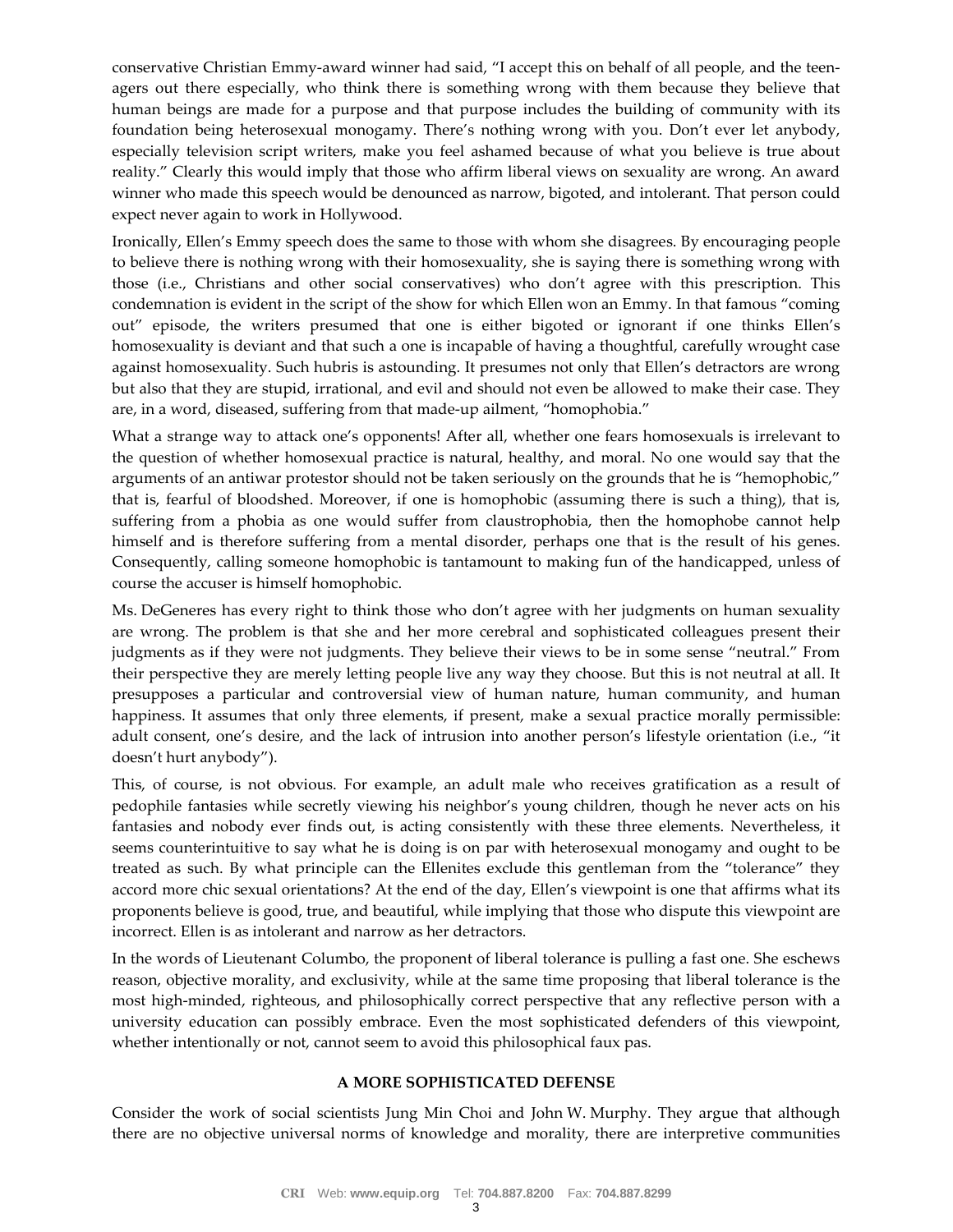(i.e., cultures, civilizations, nations, ethnic heritages, etc.) within which objective norms are valid. Choi and Murphy explain: "Each community, accordingly, values certain norms. Therefore, some norms may be irrelevant in a specific community, because behavior is not random but is guided by expectations that are known by every competent member of a region. Exhibiting just any behavior would certainly result in a negative sanction. Within an interpretive community the idea that anything goes [i.e., relativism] is simply ridiculous, for all norms do not have equal validity."<sup>3</sup>

Supporters of this view deny it is relativistic because, they argue, it affirms that each community has its own "absolute" norms of knowledge and morality, though these norms do not apply to other communities. For example, if I live in community X and my community believes it is morally permissible to torture babies for fun and you live in community  $Y$ , which maintains that it is morally wrong to torture babies for fun, according to Choi and Murphy, there are no moral norms that transcend communities X and Y by which we can say that Y's opposition to torturing babies is better than X's acceptance of torturing babies.

Perhaps another example will help clarify this view. Suppose that the people in community X believe that the best method of making major medical decisions in life is consulting the zodiac and/or a Ouija Board. So, for example, if Dr. Jones recommends an appendectomy for Mr. Smith but the Ouija Board says no, then it would be best for Mr. Smith not to undergo the appendectomy. Now, the people in community Y used to believe the same thing as the people in X, but they have discovered through numerous doubleblind experiments that consulting the zodiac and/or Ouija Board was no better than guessing, flipping a coin, or just plain luck. The people in  $Y$  rely on the science behind their medicine as a major part of their decision-making and for that reason have far fewer number of dead patients than community X.

If Choi and Murphy are correct that norms of knowledge are community-relative, then there is no basis for asserting that community Y's view of medical knowledge and decision-making is better than the view held by community X. Yet, it is clear that Y's perspective is more true, and for that reason results in a larger body of life-saving knowledge than X's perspective.

Even though they may deny it, the position defended by Choi and Murphy, and those who agree with their perspective, *is* relativism. It denies that there are universal norms of knowledge and morality that transcend diverse cultures and communities.

When Choi and Murphy attempt to marshal a philosophical defense of their viewpoint, their position unravels, for they are unable to defend their position without relying on the very notions they deny. For example, Choi and Murphy, after arguing for the concept of interpretive communities, go on to defend the work of literary scholar Stanley Fish, by arguing that

sociologists of various hues have *verified a long time ago* what Fish is saying. Symbolic interactionists, for example, have illustrated that *persons* evaluate their actions with regard to their respective "reference groups." Therefore, in terms of a single city, very different pockets of norms may be operative. To understand what deviance means in each circumstance, *a priori definitions of normativeness must be set aside*. For *norms are embedded in symbols, signs, and gestures that may be very unique and restricted to a specific locale.*

Upon crossing one of these relatively invisible boundaries, an individual quickly learns which behaviors are acceptable. This diversity, moreover, has not resulted in the disaster that conservatives predict. Yet navigating through this montage of norms *requires interpretive skill, tolerance, and an appreciation for pluralism*. (94, emphases added)

We learn from this quote that such sociologists *verify* the perspective that knowledge and morality are bound by interpretative communities. Apparently sociologists, at least the sociologists who verify this perspective, are not restricted by *their* interpretive communities. To claim that sociologists verify this perspective as true is to say that they *have knowledge* about reality. According to Choi and Murphy, however, this is impossible, for we are all (including sociologists) restricted by our interpretive communities. In other words, if these sociologists are restricted by their interpretive communities, and thus can give us no objective knowledge of reality, how can Choi and Murphy claim that their viewpoint has been "verified"? It seems, therefore, that Choi and Murphy must ironically presuppose that one can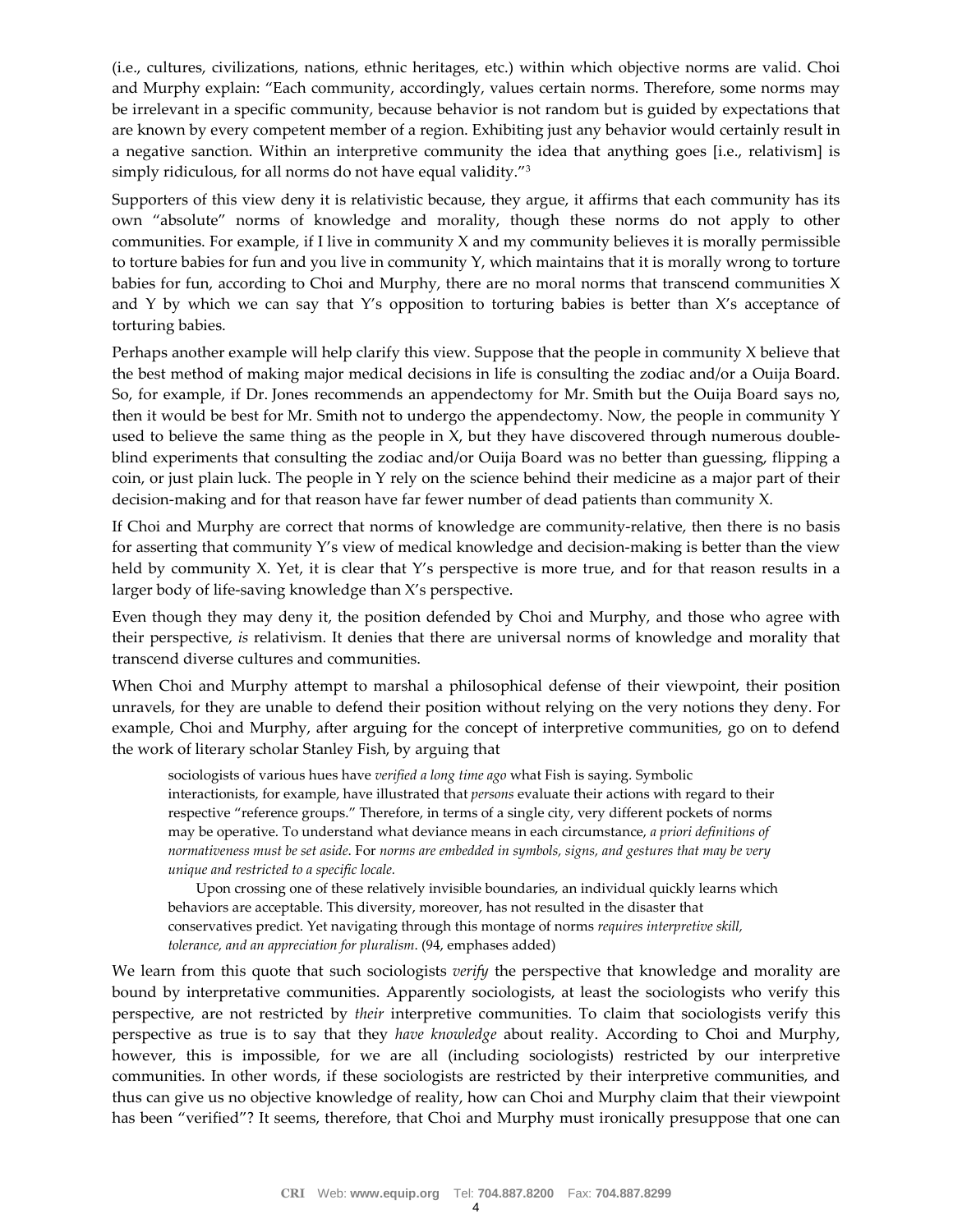have knowledge of the real world in order to verify the perspective that one cannot have knowledge of the real world. But if their perspective is the correct one, the norms and observations put forth by these sociologists as well as Choi and Murphy cannot be true claims about the world. Thus, the appeal to sociologists who "verify" this view presupposes that the view itself is false!

In addition, Choi and Murphy presuppose certain objective moral norms when they maintain that interpretive skill, tolerance, and appreciation for pluralism are virtues by which one navigates "through this montage of norms," for this view is offering objective moral guidelines that apparently transcend any particular interpretive community. Put differently, Choi and Murphy are requiring that *all* people, regardless of what interpretive community in which they may reside, abide by certain universal objective moral norms. Yet, if this is not what they mean, then these virtues do not have to be followed by the members of some interpretive communities that don't accept these norms (e.g., Nazi Germany, a skinhead commune, or a group of sociopaths). Of course, it is absurd for any moral theory not to account for the objective wrong of Nazism, neo-Nazism, or the callous disregard for others.

## **Liberal Tolerance and the 2000 Southern Baptist Convention**

In addition to what we have covered thus far, there are other ways by which we may defend the Christian worldview in a culture that celebrates liberal tolerance. Consider the recent controversy over the plans of the Southern Baptist Convention (SBC) to evangelize Jews, Muslims, and Hindus in the summer of 2000 in conjunction with its meeting in Chicago. SBC plans to bring 100,000 missionaries for the task. But this does not sit well with religious leaders who embrace liberal tolerance. According to a 28 November 1999 story in the *Chicago Tribune*, "The Council of Religious Leaders of Metropolitan Chicago, representing the Catholic Archdiocese of Chicago and 39 other major Christian and Jewish institutions, sent a letter Saturday [27 Nov. 1999] warning that the high-profile evangelical blitz proposed by the Southern Baptists in June would poison interfaith relations and indirectly contribute to violence."<sup>4</sup>

The letter states that "while we are confident that your volunteers would come with entirely peaceful intentions, a campaign of the nature and scope you envision could contribute to a climate conducive to hate crimes."<sup>5</sup> Although the letter acknowledges the Baptists' constitutional right to religious expression, "it cites last July's [1999] shooting of six Jews in West Rogers Park and vandalism of a mosque in Villa Park in May as evidence of the vulnerability of people targeted because of their faith."<sup>6</sup> It is interesting to note that the Council did not tease out its own logic and conclude that perhaps its call for Southern Baptist self-censorship while connecting a time-honored Christian practice (i.e., evangelism) to vandalism and battery could itself "contribute to a climate conducive to hate crimes" and result in the Baptists themselves being victims.

In any event, how should we as Christians respond to such hysterical and outrageous assessments of our Christian practice? First, the Council is not claiming that Christian doctrine is false, but rather, it is claiming that religious beliefs are not legitimate claims to knowledge at all. So it is not that the Southern Baptists are mistaken about the truth of Christianity; they are mistaken about the nature of religion. For if the Council truly believed that religious doctrines, and Christian truth claims in particular, are claims to real knowledge, they would not have relied on demagoguery and scare tactics to make their point. In other words, the Southern Baptists are dangerous not because Christianity is false and they believe it is true, but because they really believe that Christianity is true and they believe other people from contrary religious traditions should become Christians as well. This, for the proponent of liberal tolerance, is absurd, because, as we have seen, liberal tolerance is grounded in *relativism* — the view that no one point of view on moral and religious knowledge is objectively correct for every person in every time and in every place.

This is why Bishop C. Joseph Sprague (of United Methodist Church's Northern Illinois Conference) can say of the Southern Baptists' plans for evangelism in Chicago: "I'm always fearful when we in the Christian community move beyond the rightful claim that Jesus is decisive for us, to the presupposition that non-Christians...are outside God's plan of salvation. That smacks of a kind of non-Jesus-like arrogance."<sup>7</sup> Of course, if Jesus' disciples had followed the Bishop's advice rather than their Lord's Great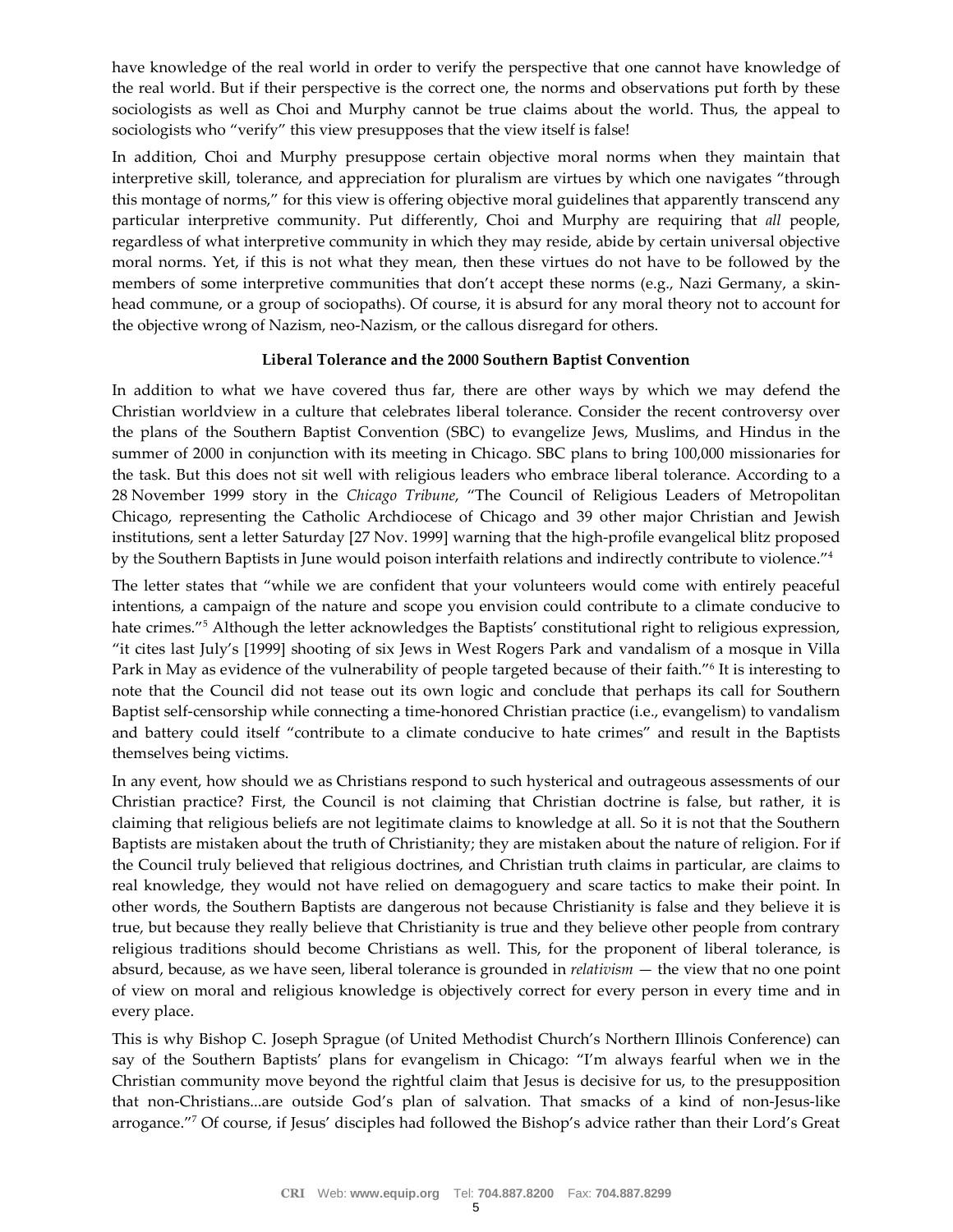Commission, there would have been no Christianity as we know it today, if at all, and hence no Methodist bishops calling for the revocation of the Great Commission.

Second, the Council's letter is itself a form of evangelism for the gospel of liberal tolerance, for it is suggesting that the Southern Baptists, the letter's target, abandon their religious tradition and embrace the Council's relativist view of religious truth. If the Southern Baptists don't follow this suggestion, then there will be a type of punishment (i.e., "a campaign of the nature and scope you envision could contribute to a climate conducive to hate crimes"). Like most calls for openness and sensitivity by proponents of liberal tolerance, the Council's letter in reality calls for neither. It requires its recipient either to behave and think in accordance with what the Council believes is the only appropriate way for religious believers to behave and think or to be prepared to face opposition. This opposition may include everything from uncharitable judgments (e.g., "non-Jesus-like arrogance") to threats of violence (e.g., "could contribute to a climate conducive to hate crimes") to far-fetched McCarthyesque guilt by association accusations (e.g., "last July's [1999] shooting of six Jews in West Rogers Park and vandalism of a mosque in Villa Park in May [cited] as evidence of the vulnerability of people targeted because of their faith").

The *Tribune* article states that the timing of the Council letter "throws Chicago into the center of a debate already raging in other parts of the nation."<sup>8</sup> A couple of examples are cited: "In New York, a Jewish coalition protested a Southern Baptist campaign to pray for the conversion of Jews during the Jewish High Holidays in September. A similar campaign Nov. 7 targeted Hindus on their holiday, Diwali, triggered protests not only across India but also outside a Southern Baptist church in Boston."<sup>9</sup>

These examples are instructive because they show the incoherence of liberal tolerance. In neither case were the Southern Baptists interfering with, or calling for the state or any other agency or group to interfere with, the worship or religious practice of the Jews and Hindus, for whose conversion they were praying. In fact, the Southern Baptists were exhibiting true tolerance. They showed respect for the religious freedom of those who did not share their faith, while at the same time praying for them to come to a belief in what the Southern Baptists believe is the truth. On the other hand, both the Jews and the Hindus tried to exert public pressure on the Southern Baptists through protest so that they would cease to engage in fundamental practices of their Christian faith, that is, prayer and evangelism. If anything, the Jews and Hindus showed less tolerance than the Southern Baptists, whom they sought to silence.

I do not doubt that some Hindus and Jews fail to appreciate and understand why Southern Baptists would choose their holidays to pray for their conversion, and that they find this practice offensive. But do these Hindus and Jews understand and appreciate that, because evangelism is a central aspect of the practice of Christian faith, when they tell Christians not to pray for them the Christians are equally offended?

Just as the Southern Baptists hope that non-Christians are converted to what Christians believe is true about God and religion, proponents of liberal tolerance hope that the Southern Baptists are converted to what proponents of liberal tolerance believe is true about God and religion, namely, relativism. Both groups are committed to a creed they will not compromise, though only the Southern Baptists seem thoughtful enough to understand this. The liberally tolerant are not as insightful, for they do not see their dogmas as dogmas. For that reason, in the name of liberty and tolerance they will likely continue to use their social and political power to punish Christians and others who will not submit to their doctrines.

#### **THE SHAM OF LIBERAL TOLERANCE**

Liberal tolerance is a sham. Although portrayed by its advocates as an open, tolerant, and neutral perspective, it is a dogma whose proponents tolerate no rivals. Those of us who are concerned with presenting and defending our faith in a post-Christian culture must be aware of this sort of challenge, one that masquerades as open, tolerant, and liberating, but in reality is dogmatic, partisan, and coercive.

Although the Christian worldview is marginalized in our culture and considered dangerous by some, we cannot lose our confidence. After all, this is God's universe, and He has made human beings in His